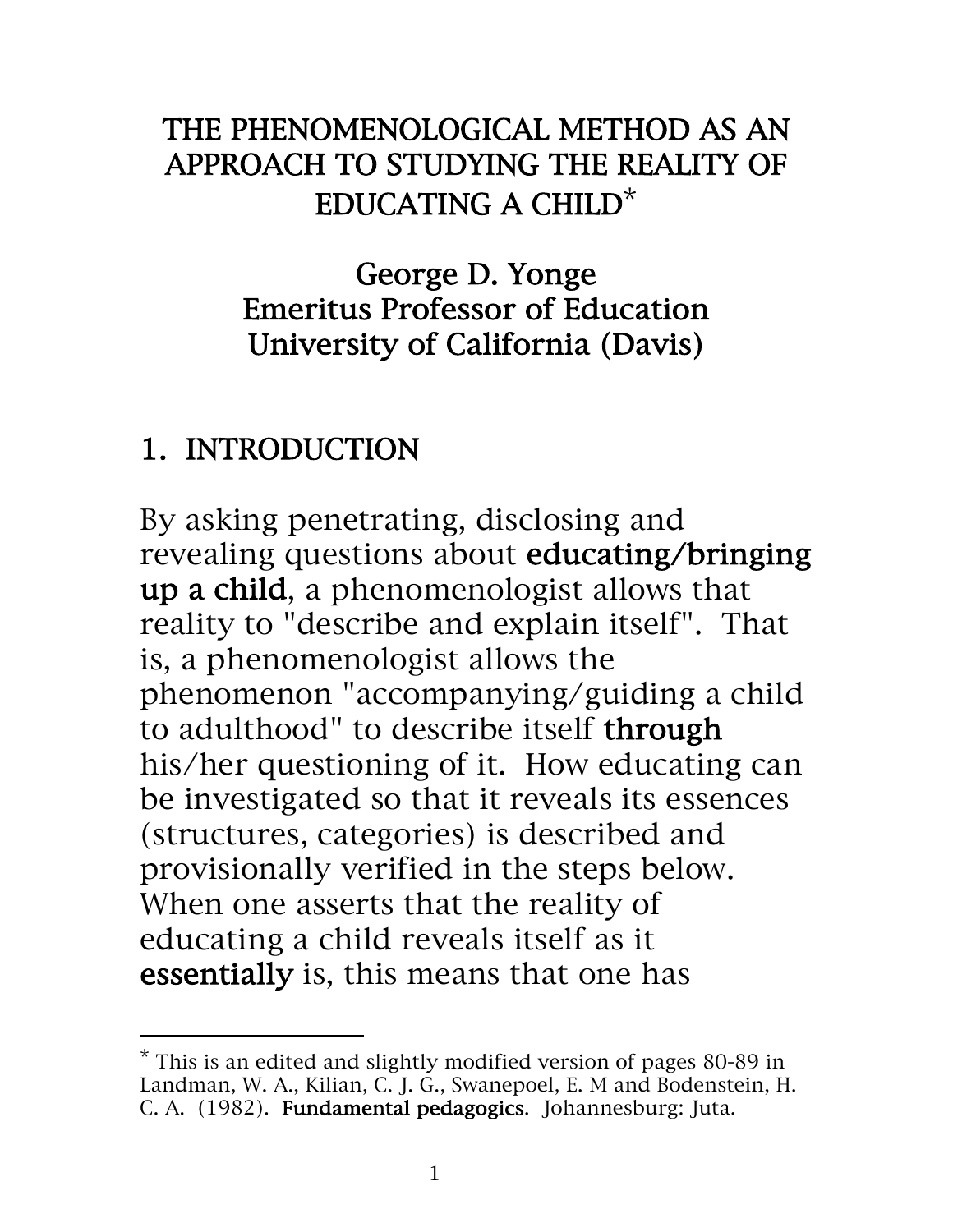penetrated through everyday superficialities to the very root of the matter. The phenomenological method is required to

disclose these essences that are present in but concealed by the appearances that are superficially perceptible. However, this does not mean that there is a reality hidden behind these appearances. The reality of educating itself, its essences (structures, categories, the phenomenon) is in the appearances but in confused, unclear ways. The steps of the method are designed to allow one to reduce or "purify" the appearances to their essentials.

Essences refer to those structures, categories that make educating possible and understandable. These essences are grasped when one has a clear understanding of their contents (what constitutes trust?), their meaningfulness (why is trust necessary?) and their interrelatedness (how are trust, understanding and authority necessarily interrelated?).

This method is a way of disclosing essences (also called structures, categories) through reflecting on and questioning reality. A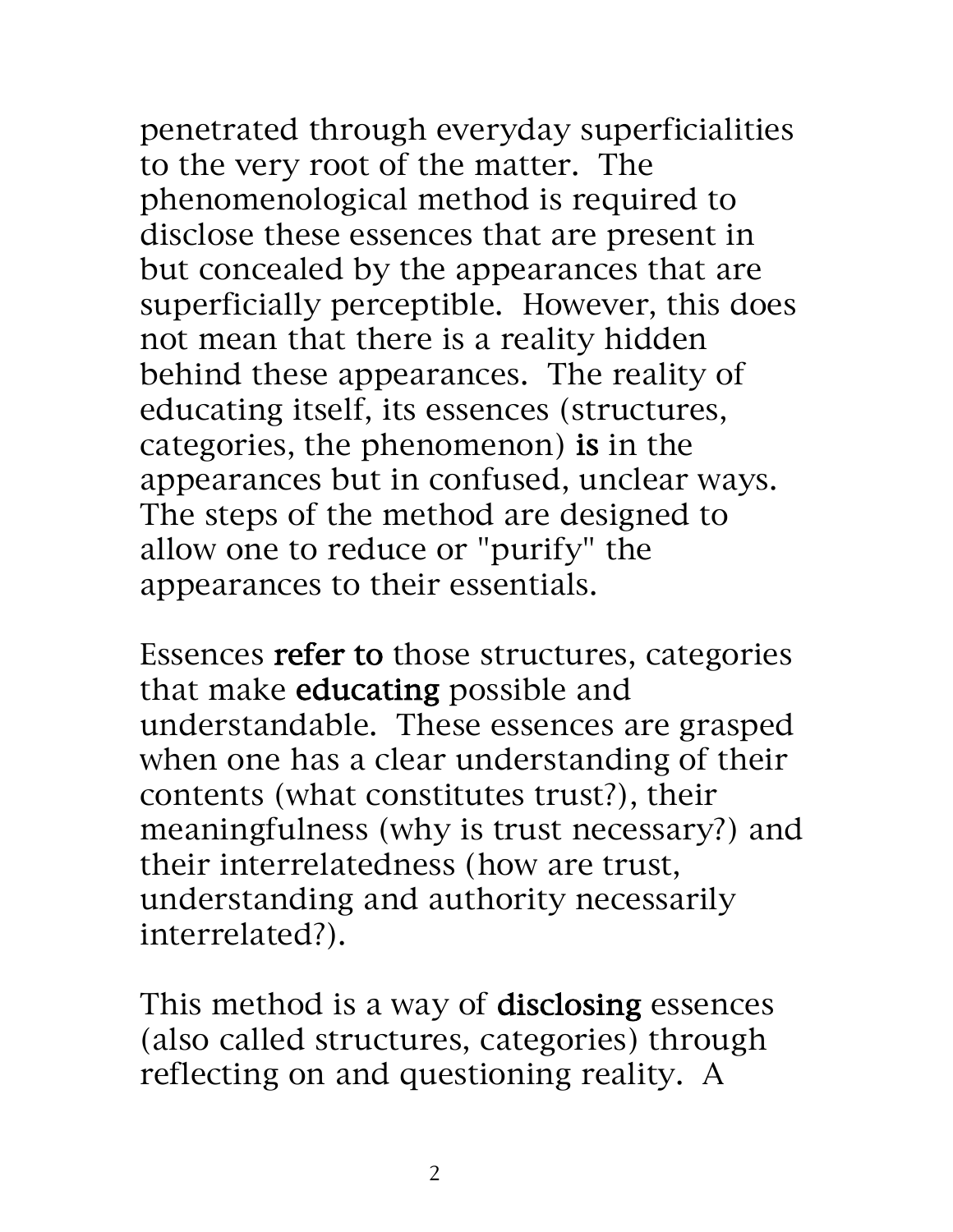phenomenologist, as phenomenologist, doesn't speculate about educating or form hypotheses about it. He/she is not interested in speculation and incidental facts but rather in vital essentials. (Essence is from Latin esse = to be). A phenomenologist does not start with definitions or theories but with the reality of educating, with the phenomenon "educating" itself, and he/she is open (minded) to what that reality has to say regarding its essences and its meaningfulness.

## 2. POSSIBLE STEPS IN THINKING PHENOMENOLOGICALLY

The steps discussed below are not the only ones possible and they are not ordered in the only possible sequence.

\* Step one (Bracket, neutralize, control assumptions, beliefs, etc.)

Thus step is operative throughout the entire investigation. A phenomenologist does not want anything to come between him/her and the reality of educating a child. Therefore, this first step is an attempt to neutralize or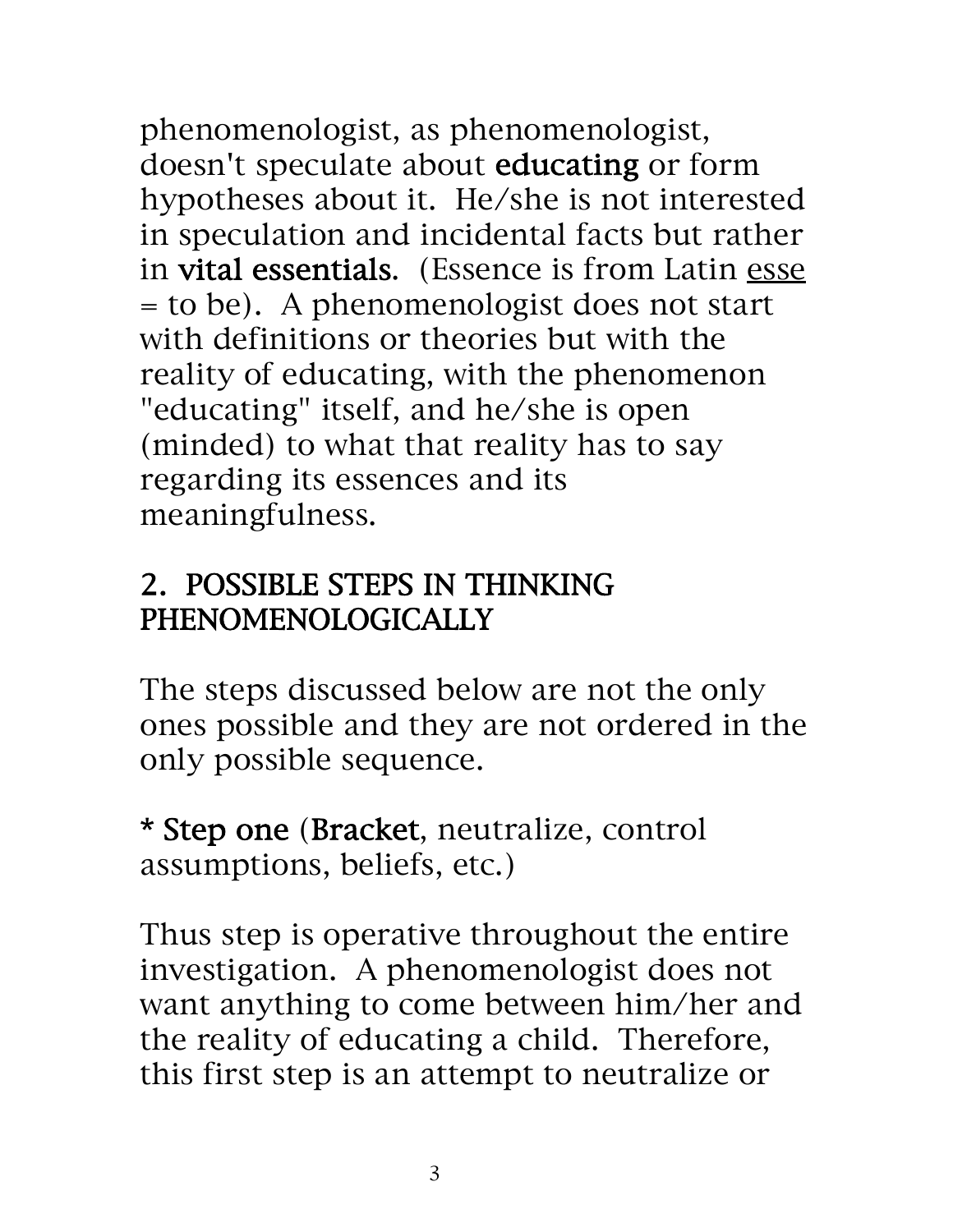control for certain obscurities that conceal or obscure the reality of interest. Naturalism, existentialism, pragmatism, etc. conceal the essences of educating as well as the necessary constituents of the essences. These concealing perspectives prevent one from penetrating to or disclosing the real essentials (fundamental structures and their

contents). The attitude, purpose of this step is to neutralize or control these hindrances to disclosing the phenomenon itself.

A phenomenologist who is a Christian (or of any religious persuasion) knows that his/her own philosophy of life can prevent the reality of educating from becoming clear and translucent. Also, he/she is aware that his/her own philosophy of life necessarily is operative in all that he/she does--including a phenomenological study of educating a child. He/she also is aware that he/she might unintentionally only seek confirmation of his/her philosophy of life and thus distort or conceal the essences of educating. Thus, the investigator decides to study the reality of educating separately from his/her philosophy of life that is a second valuable source of knowledge about educating. At a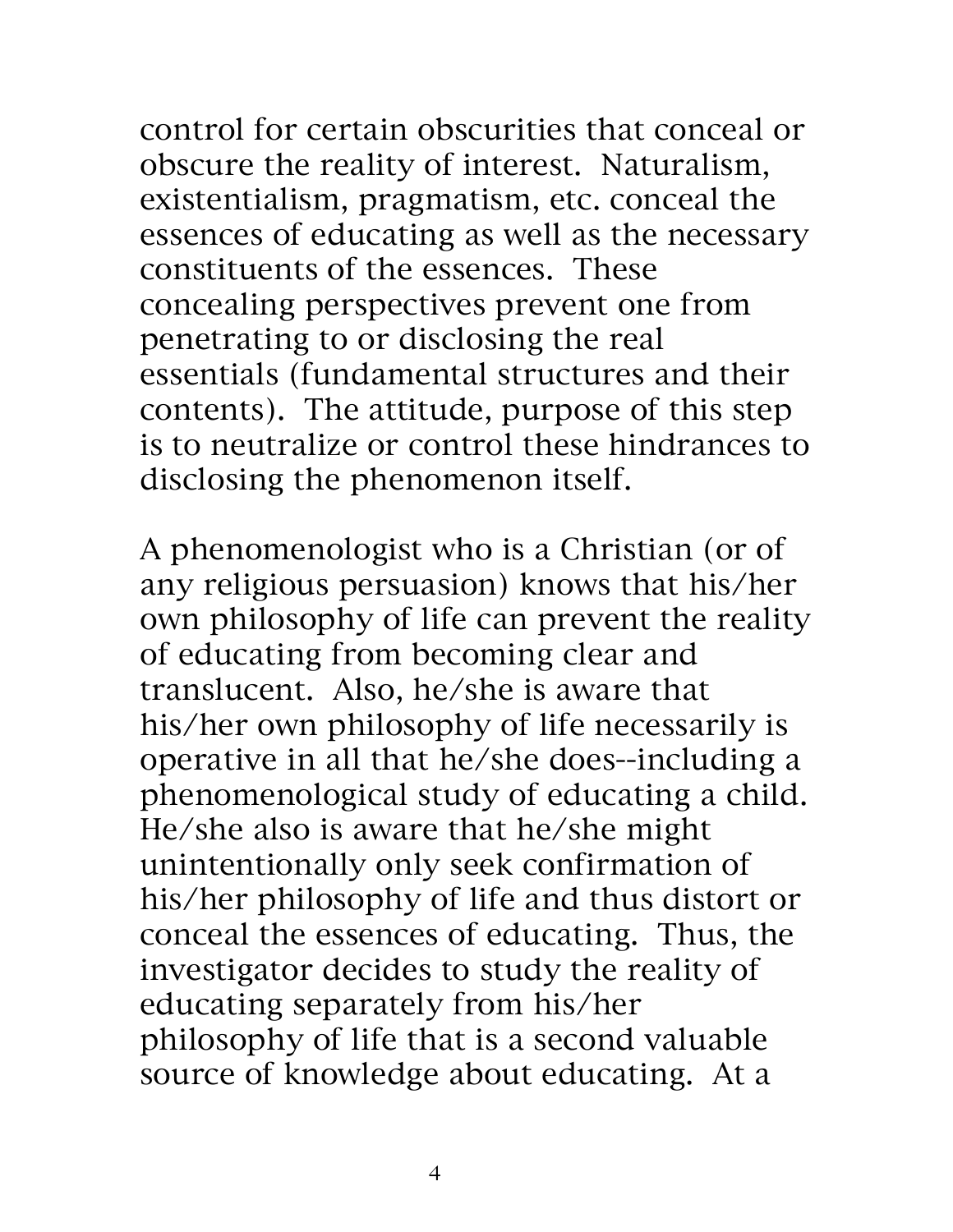later stage, when his/her investigation is completed, he/she can unite the knowledge of educating emanating from these two sources (the reality of educating and a philosophy of life). That is, after disclosing the essences of educating, he/she must introduce his/her own philosophy of life that particularizes, enlivens and nuances these essences and his/her understanding of educating.

\* Step two (Turn to a wide variety of situations and name the seeming essences)

This is an empirical aspect in that one turns to as wide a variety of educative situations as one's experiences offer. The purpose is to isolate, select and describe the seeming essentials of each situation (the purpose is not a list of empirical characteristics of the order "90% of kindergarten teachers are women," "87% of classrooms at institution X have chalkboards," etc. Empirical characteristics may or may not be essentials). Everything that seems essential needs to be named. The investigator devises names that he/she considers to be the best linguistic expression of an aspect of the reality of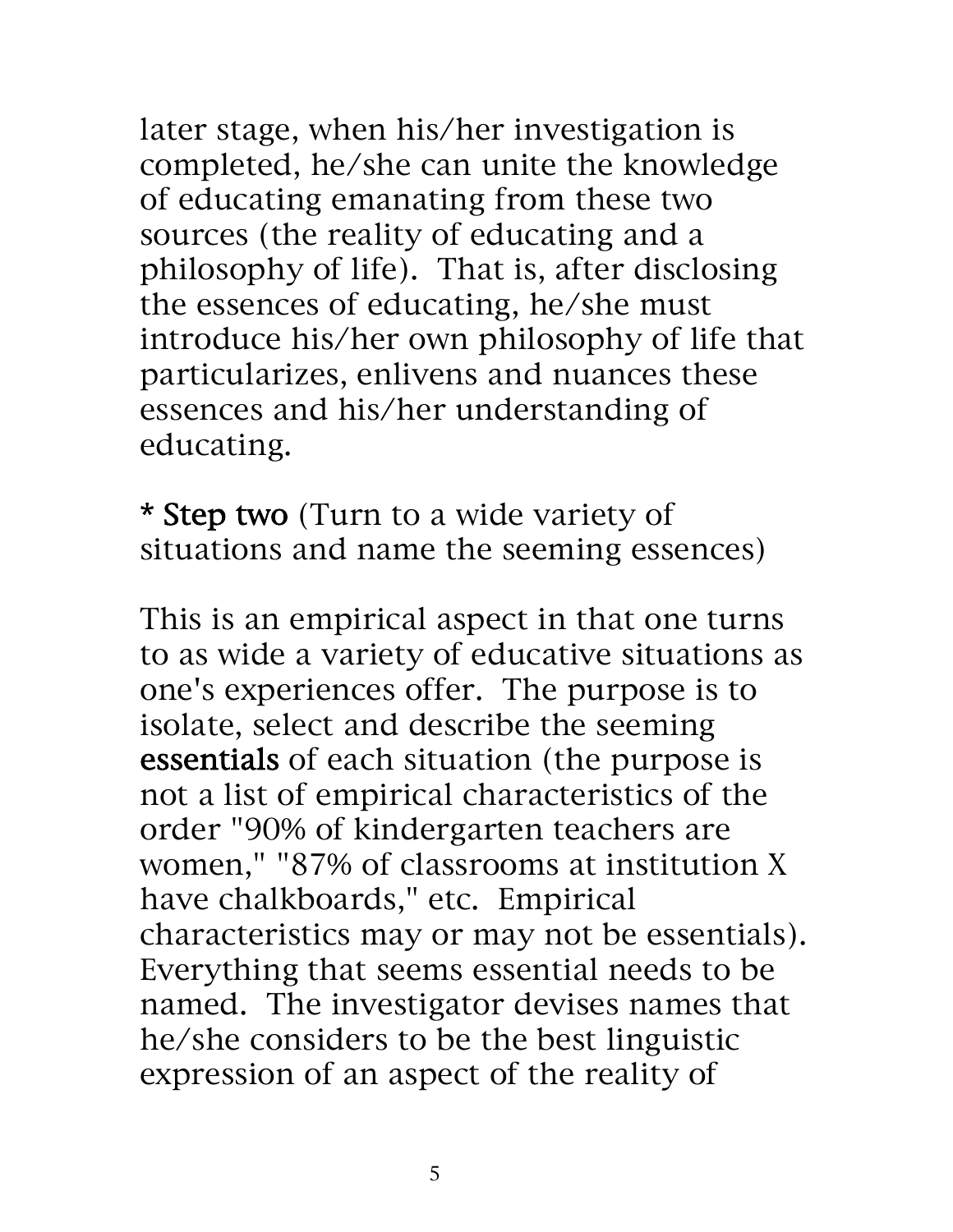educating. For example, one aspect may be called the relationship of trust (instead of, say, "rapport"). He/she also searches for the contents (essential constituents of an essence) of the relationship of trust (e.g., acceptance, commitment, etc.).

\* Step three (Think<sup>\*</sup> a seeming essence away; view it as absent)

This step provides a first test of whether a seeming essence really is necessary. By a thought experiment, the investigator tries to "think away" the supposed essence to ascertain whether educating would still be possible (conceivable) without it. If educating still is possible then the thought away "essential" in fact is not an essence.

For example, the investigator could try to think away the educator's philosophy of life. What would happen if this were done? (One's philosophy of life is the total of the demands (norms) of what is proper that the educator must obey). If his/her philosophy of life were "thought away" educating would

<sup>\*</sup> One can also act a seeming essential away by, e.g., purposely withholding a relationship of trust. However, there are ethical problems to such an action.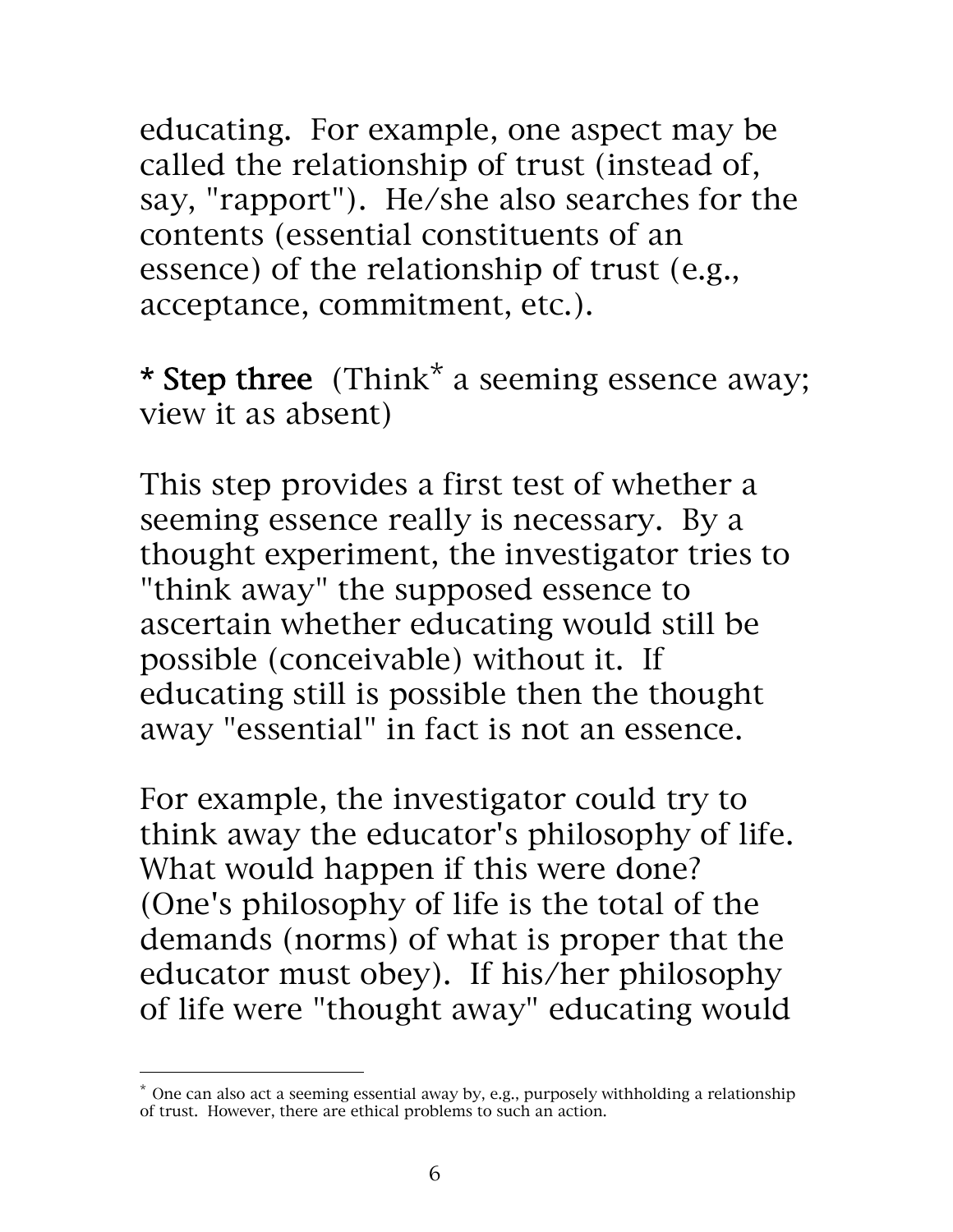be without any demands of propriety and it would be destroyed. This means that a particular philosophy of life is essential for educating to occur, but this step cannot prescribe the philosophy of life for an educator.

As part of this step, we also can turn to a range of empirical situations where a presumed essence or essences are missing to see whether, in fact, educating has been destroyed. We also can study how a distorted actualization of a presumed essence distorts (or doesn't) the occurrence of educating a child.

\* Step four (Separate essentials from nonessentials or from mere characteristics)

In his/her search for true essences (fundamental structures) the investigator noted aspects of educating that could be "thought away" and others that could not be. In this step he/she deliberately separates the essential from the non-essential features so that the essences will appear even more clearly. (For example, an educator's physique is a non-essential aspect in contrast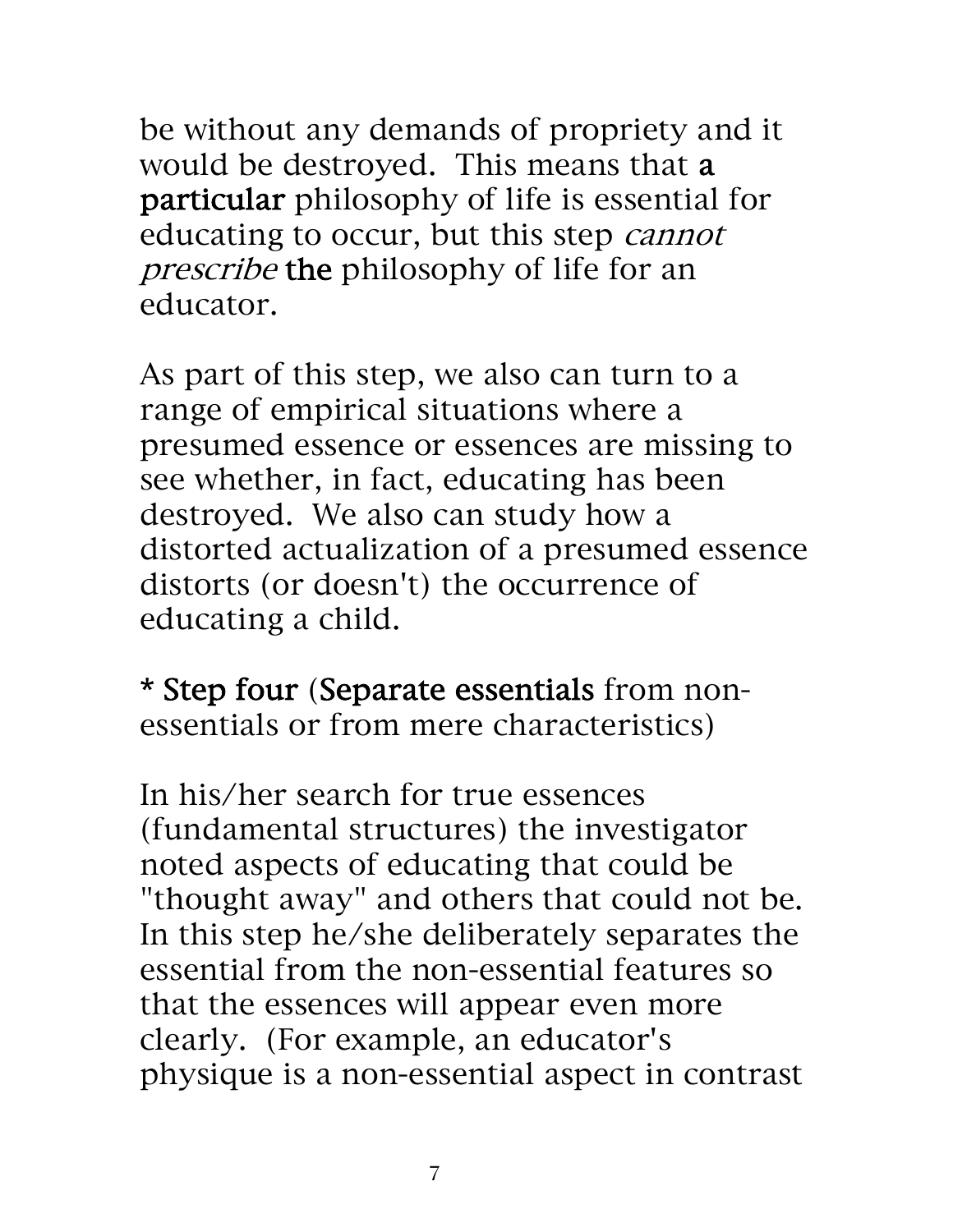to his/her acceptance of a child, which is an essence, a condition for educating to be actualized).

\* Step five (talk with others, including those with different philosophies of life)

At this stage, the investigator needs to converse with others studying the phenomenon "educating a child" with the aim of verifying the validity and meaningfulness of the essences. For example, a fundamental pedagogician requests his/her fellow fundamental pedagogicians and the practitioners of the other part-perspectives of pedagogics (e.g., psychopedagogics, didactic pedagogics, sociopedagogics) to ascertain from their perspectives on the reality of educating whether the disclosed essence can be thought away. If there is disagreement, then a joint investigation will have to be carried out. If there is agreement, there will be greater certainty about the validity of that essential of educating.

\* Step six (further elucidation of essentials: what is their purpose, their meaning?)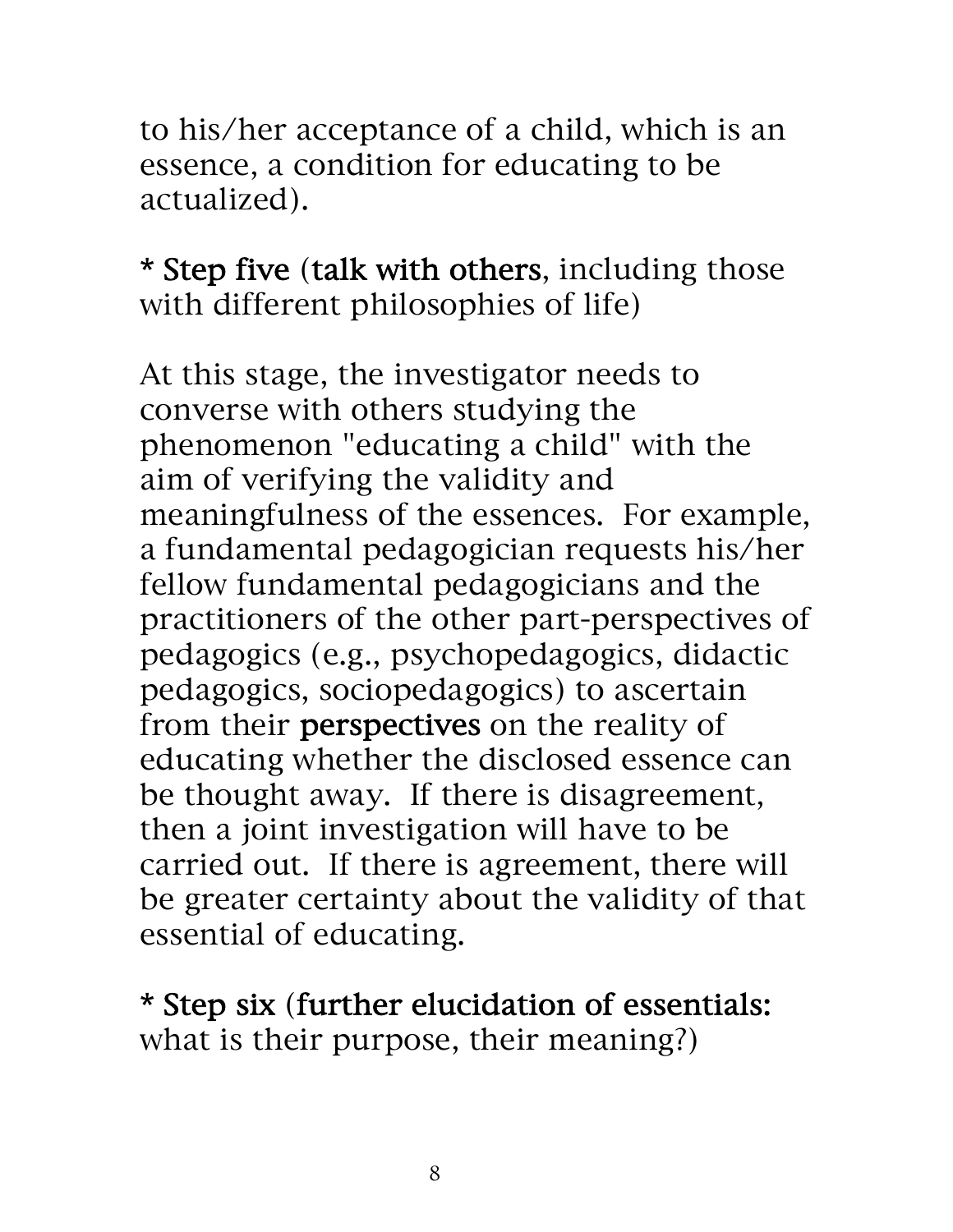The guiding question here is what purpose does the essence serve? That is, it is not enough to have disclosed an essence or essences; one needs to elucidate their function, contribution, meaning for educating a child. This can be determined only from the reality of educating itself; the meaningfulness of the essences for the occurrence of educating must be determined. The disclosure of the essences and their

elaboration also is a disclosure and elaboration of the phenomenon "educating a child". For example, how do the disclosed essences promote the aim of educating a child (adulthood)? The actualization of every essence must foster the aim of educating and they should be elucidated in relation to this aim. If this cannot be done, such an essence then is void of any meaningfulness regarding educating a child.

## \* Step seven (Contradictory [opposite] thinking)

This step complements step three (think away the essential, view it as absent). In fact, step three is more general and vague than thinking of the opposite of an essential as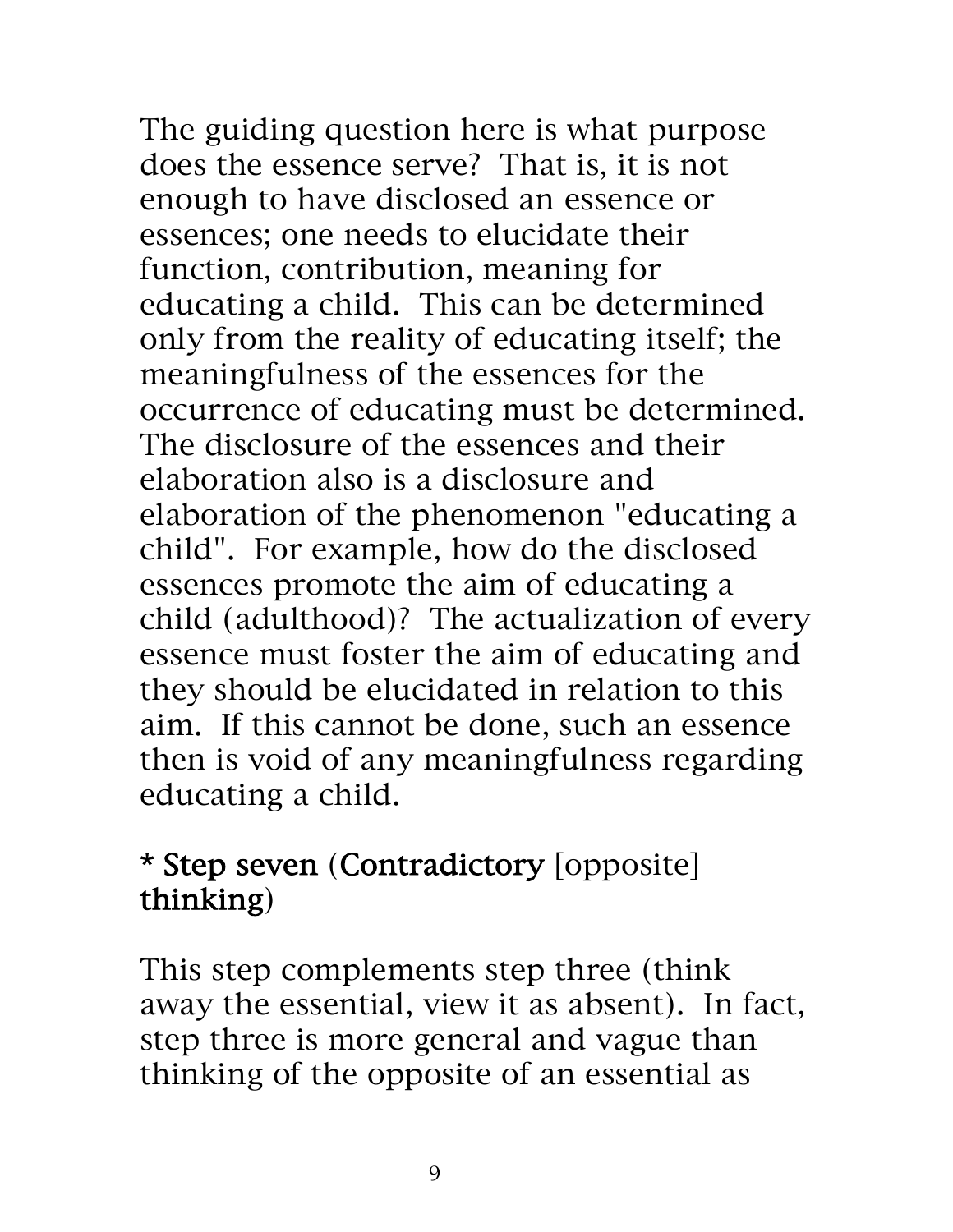present. However, both steps are necessary to map the essential limits of a phenomenon. Consider the relationship between steps three and seven (this one) in terms of trust. The absence of trust (step 3) does not necessarily imply that mistrust is present. Indifference could be what prevails. Both possibilities need to be covered and that is why this step (seven) also is necessary.

However, a problem here is what constitutes the "opposite" of a presumed essential? Is love the opposite of hate or is indifference? Is trust the opposite of mistrust, no trust, distrust? The solution to this "problem" is to cover all possibilities that one can think of.

\* Step eight (examine the names of the essences and look for the most appropriate name for each)

Is the term ascribed to the essence the most appropriate one? The investigator tries to make sure the terms are not derived from the plant or animal worlds or from physiology or the world of physics otherwise a human being will tend to be reduced to the animal or physical world, etc. Since educating a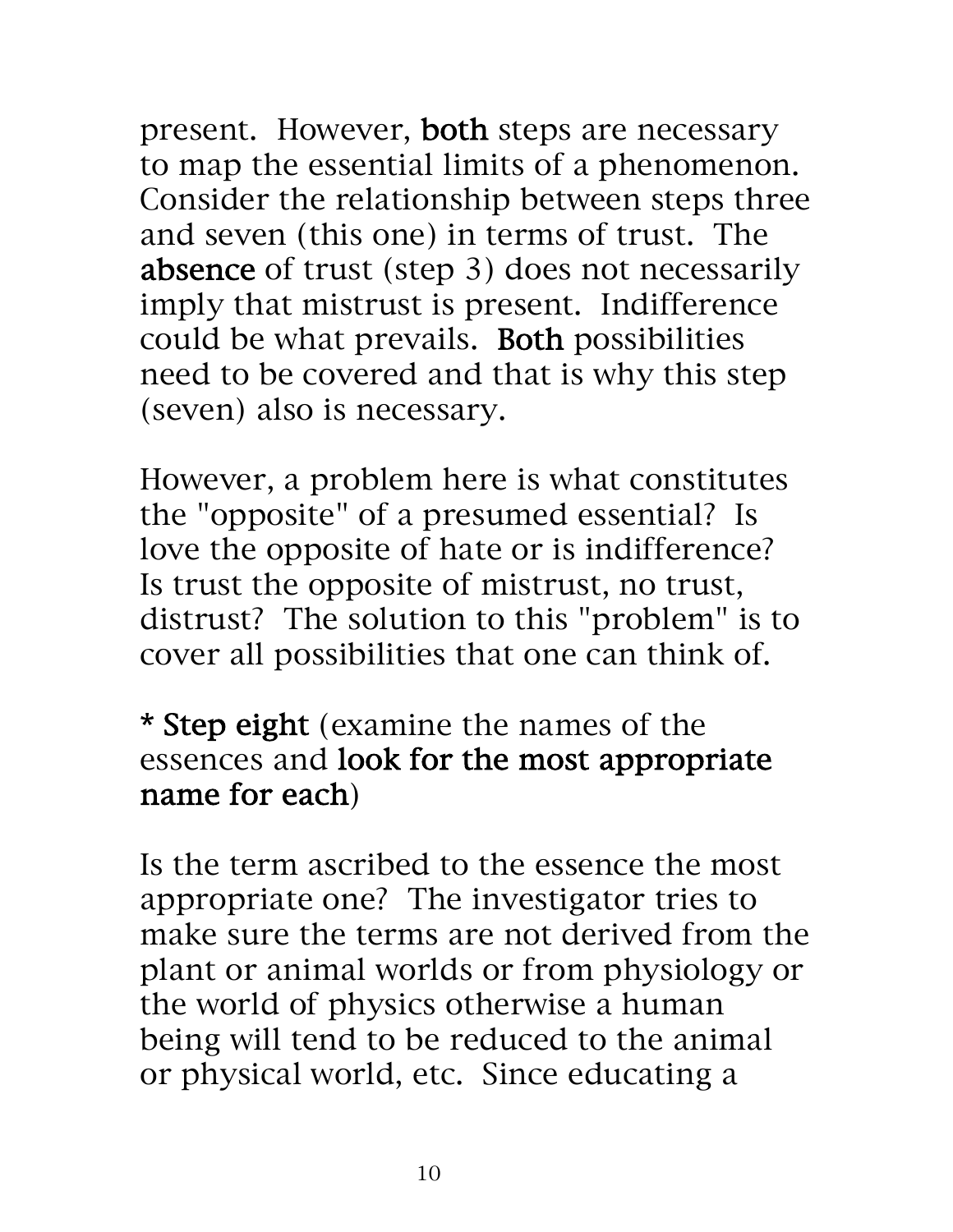child is a human occurrence involving human beings, its essences should be described by terms that reflect or express the nature of human beings.

Is the designated name the most descriptive, most accurate grammatical expression because it renders the true meaning of the essence as no other name can?

Examples:

1. The educative occurrence shows a dynamic nature. Should this be called an "educative process" since "process" indicates a dynamic aspect? The problem is that the word "process" has many different connotations that are not a true representation of the activities in educative situations. A connotation of "process" is that once educating is started, the activities will develop and run their course mechanically leaving the educator powerless. What really happens, however, is that an educator initiates an occurrence that he/she can freely manipulate. Thus, the term "educative process" is less adequate than "educative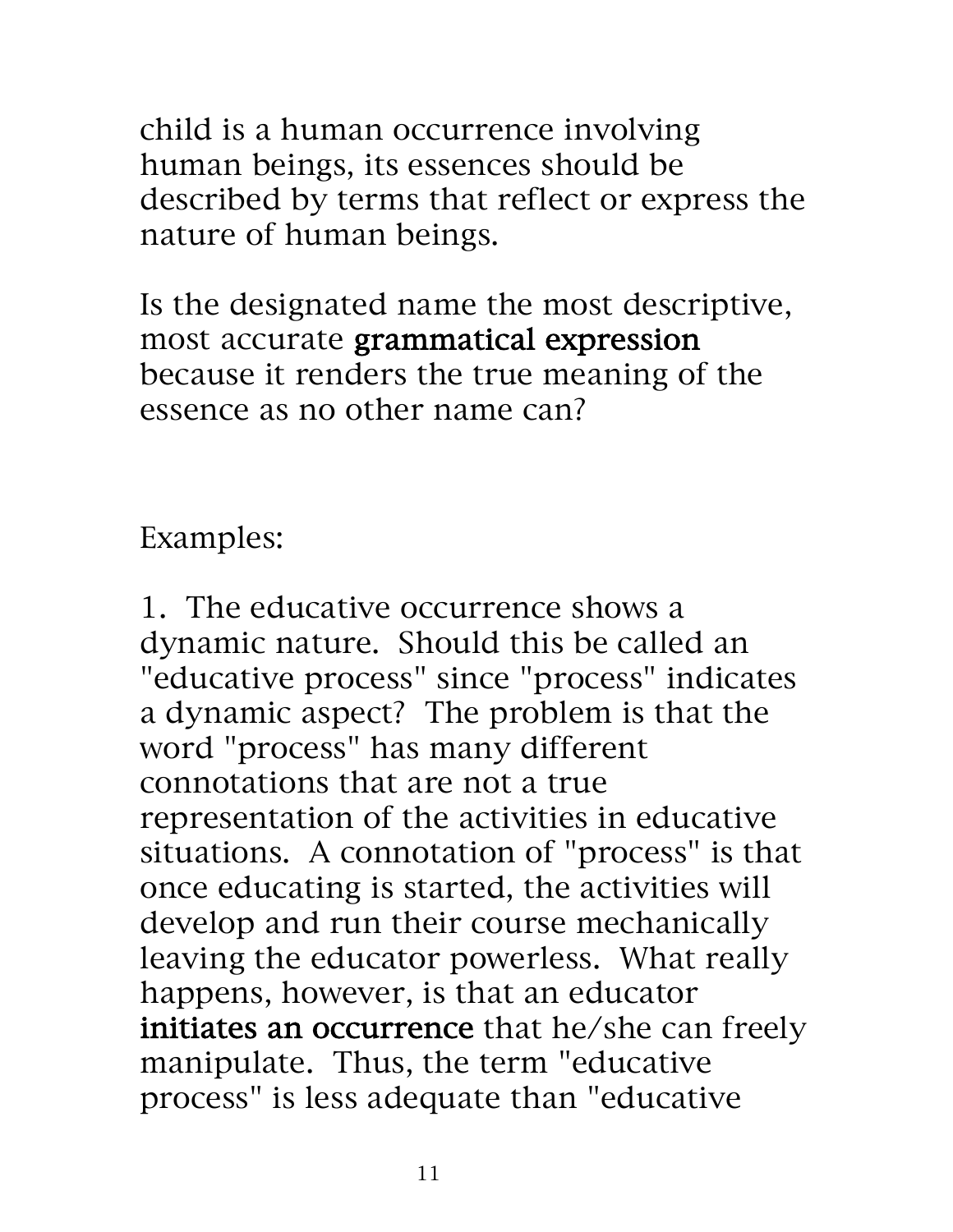event or occurrence." In addition, "process" connotes a high degree of predictability but, in fact, the event of educating carries no guarantees. It can abort or fail at any time for a variety of reasons. The terms "event" and "occurrence" do not conceal the reality that the course of educating is neither mechanical nor predictable; "process" does tend to conceal this.

2. The investigator notices that the difference between a child and an adult entails much more than differences in age and size. How can the difference(s) between an adult and a child best be expressed? In contrast to an adult, a child may be described as "immature" or even as a "nonadult." Certainly, on the surface, there is nothing "inaccurate or false" about these descriptions. On second thought, however, the "im-" in immature, in fact, is an evaluation of a child's unworthiness as a human being. in contrast to the maturity or worthiness of an adult. The implication is that being a child is a lesser mode of being human than being an adult, and this simply is not accurate. Childhood and adulthood, though different, are equally modes of fully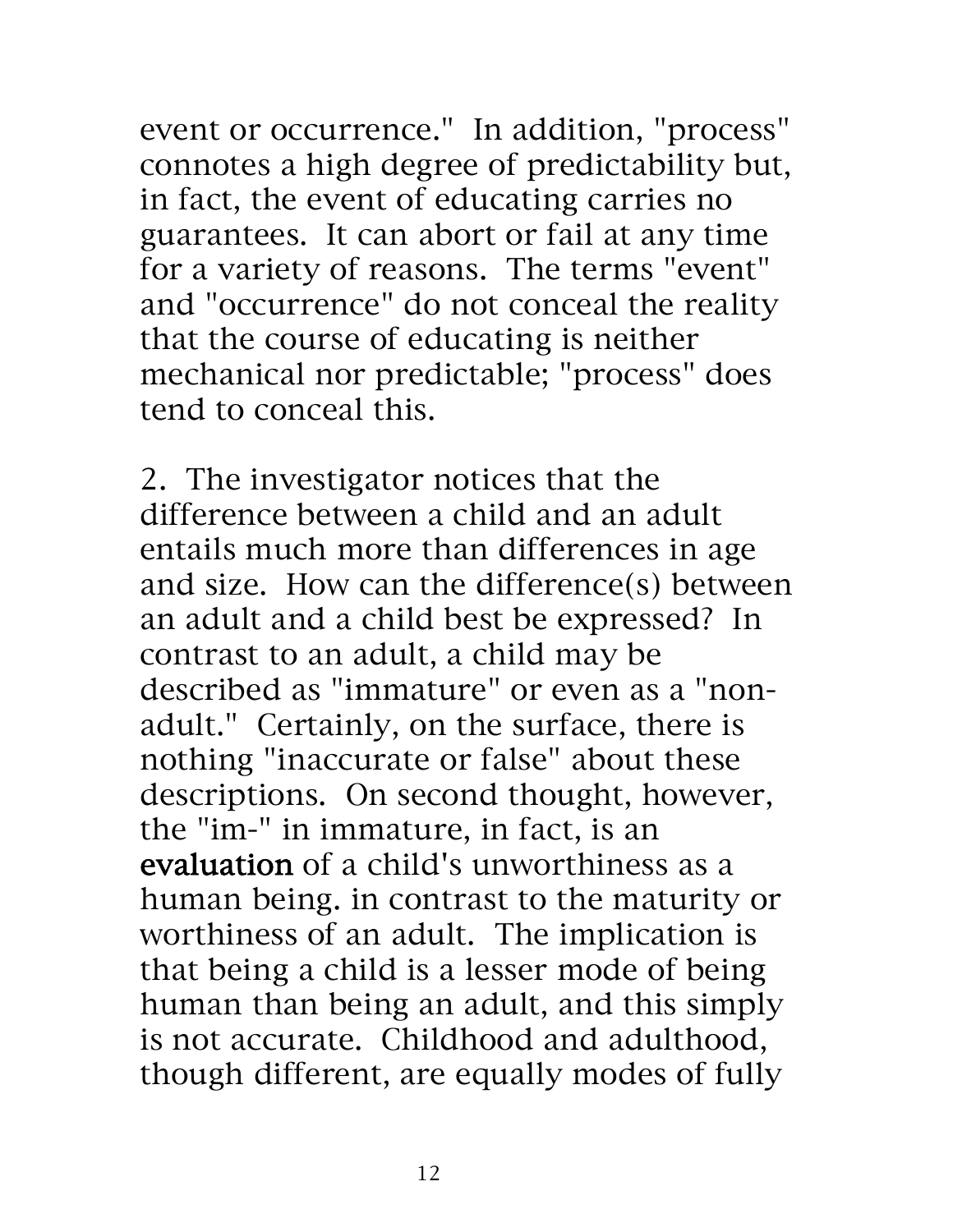and completely being human. Also, the term "non-adult" clearly indicates that adulthood is the criterion being used to describe a child. But phenomenologically, one cannot validly describe or disclose an essence through or in terms of another mode or way of being. These terms fail the test of describing a child as a child.

In this light, rather than "describing" a child as "immature" or as a "non-adult," we need a term more accurately expressive of the reality that a child-in-education is being guided and assisted in becoming an adult; that is, from the reality of educating, a child is on-the-way to adulthood and should be described as such. Nobody can deny that being a child is a positive phenomenon, but this does not justify the child remaining a child. A child is not immature but rather has not yet reached maturity. The not-yet of his/her being mature (adult) is what should be emphasized. Therefore, to describe a child as an adult-in-the-making or as not yet adult agrees more with reality than does "immature."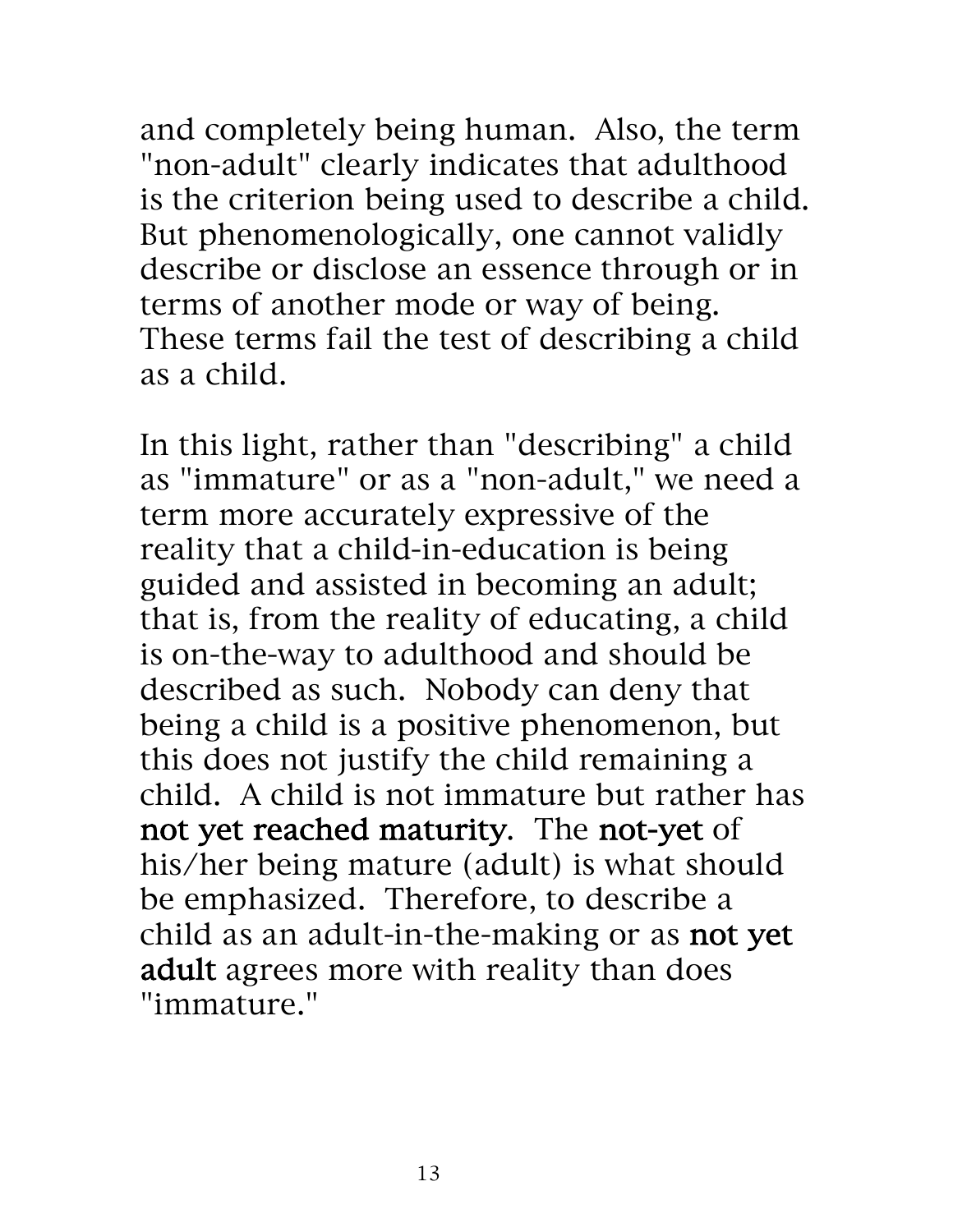To view the above examples as playing with words, hair splitting, or merely a matter of semantics is to not respect the close connection between language and thinking as well as between language and our grasp of reality.

# \* Step nine (interrelations among essences)

Now greater clarity regarding the disclosed essences must be gained by examining the interconnections among the different essences. One way of doing this is to ascertain whether one essence is a condition for the actualization of others. If an essence has gained the status of "condition for," its essentiality and meaningfulness are confirmed.

\* Step ten (Unbracket; actually this is post phenomenological in the sense that the phenomenological investigation ends with step nine)

The essences need to be particularized and implemented in terms of the educator's philosophy of life (which was bracketed by step one and not allowed to influence the